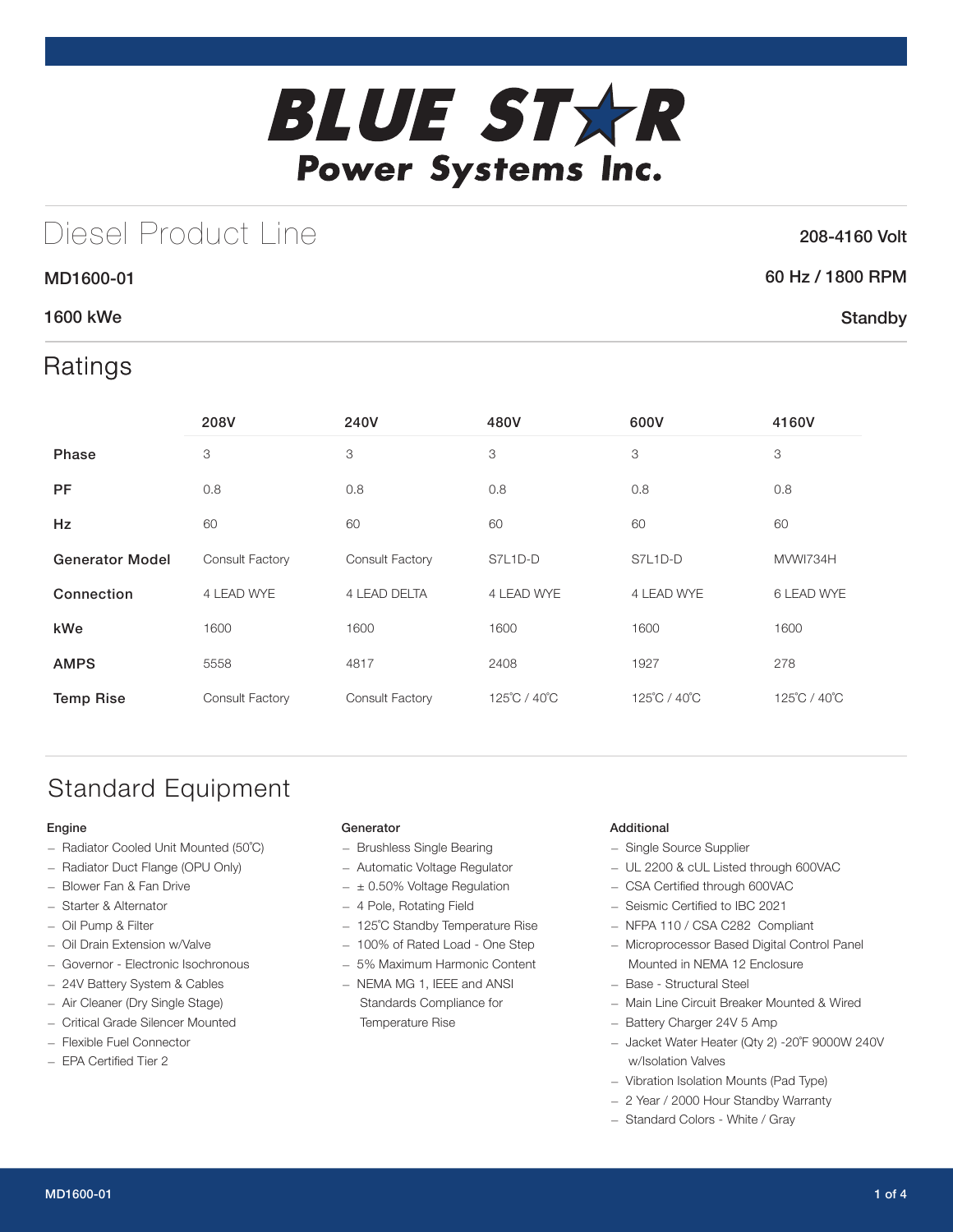### 1600 kWe



# Application Data

### Engine

| Manufacturer:                                                     | Mitsubishi                                                               | Displacement - Cu. In. (lit):        | 3,989 (65.4)                                   |  |  |
|-------------------------------------------------------------------|--------------------------------------------------------------------------|--------------------------------------|------------------------------------------------|--|--|
| Model:                                                            | S16R-Y2PTAW-1                                                            | Bore - in. (cm) x Stroke - in. (cm): | 6.69 (17.0) x 7.09 (18.0)                      |  |  |
| Type:                                                             | 4-Cycle                                                                  | Compression Ratio:                   | 14.5:1                                         |  |  |
| Aspiration:                                                       | Turbo Charged, H2O/Air Intercooled                                       | Rated RPM:                           | 1800                                           |  |  |
| <b>Cylinder Arrangement:</b>                                      | 16 Cylinder Vee                                                          | Max HP Stby (kWm):                   | 2,346 (1,750)                                  |  |  |
| <b>Exhaust System</b>                                             |                                                                          |                                      | Standby                                        |  |  |
| Gas Temp. (Stack): °F (°C)                                        |                                                                          |                                      | 940 (504)                                      |  |  |
| Gas Volume at Stack Temp: CFM (m <sup>3</sup> /min)               |                                                                          |                                      | 15,642 (443)                                   |  |  |
| Maximum Allowable Exhaust Restriction: in. H2O (kPa)              |                                                                          |                                      | 23.6(5.9)                                      |  |  |
| <b>Cooling System</b>                                             |                                                                          |                                      |                                                |  |  |
| Ambient Capacity of Radiator: °F (°C)                             |                                                                          |                                      | 122 (50.0)                                     |  |  |
|                                                                   | Maximum Allowable Static Pressure on Rad. Exhaust: in. H2O (kPa)         |                                      | 0.50(0.12)                                     |  |  |
| Jacket Water Pump Flow Rate: GPM (lit/min)                        |                                                                          |                                      | 489 (1,851)                                    |  |  |
| Intercooler Pump Flow Rate: GPM (lit/min)                         |                                                                          |                                      | 243 (920)                                      |  |  |
| Heat Rejection to Jacket Coolant: BTUM (kW)                       |                                                                          |                                      | 36,167 (633)                                   |  |  |
| Heat Rejection to Intercooler: BTUM (kW)                          |                                                                          |                                      | 36,167 (633)                                   |  |  |
| Heat Radiated to Ambient: BTUM (kW)                               |                                                                          |                                      | 31,609 (553)                                   |  |  |
| <b>Air Requirements</b>                                           |                                                                          |                                      |                                                |  |  |
| Aspirating: CFM (m <sup>3</sup> /min)                             |                                                                          |                                      | 5,932 (168)                                    |  |  |
| Air Flow Required for Rad. Cooled Unit: CFM (m <sup>3</sup> /min) |                                                                          |                                      | 75,053 (2,124)                                 |  |  |
|                                                                   | Air Flow Required for Heat Exchanger/Rem. Rad. CFM (m <sup>3</sup> /min) |                                      | Consult Factory For Remote Cooled Applications |  |  |
| <b>Fuel Consumption</b>                                           |                                                                          |                                      |                                                |  |  |
| At 100% of Power Rating: gal/hr (lit/hr)                          |                                                                          |                                      | 127 (481)                                      |  |  |
| At 75% of Power Rating: gal/hr (lit/hr)                           |                                                                          |                                      | 96.0 (363)                                     |  |  |
| At 50% of Power Rating: gal/hr (lit/hr)                           |                                                                          |                                      | 67.7 (256)                                     |  |  |
| <b>Fluids Capacity</b>                                            |                                                                          |                                      |                                                |  |  |
| Total Oil System: gal (lit)                                       |                                                                          |                                      | 60.8 (230)                                     |  |  |
| Engine Jacket Water Capacity: gal (lit)                           |                                                                          |                                      | 44.9 (170)                                     |  |  |
| System Coolant Capacity: gal (lit)                                |                                                                          |                                      | 174.4 (660)                                    |  |  |

Deration Factors: Rated Power is available up to 3280 ft (1000 m) at ambient temperatures to 104°F (40°C). Consult factory for site conditions above these parameters.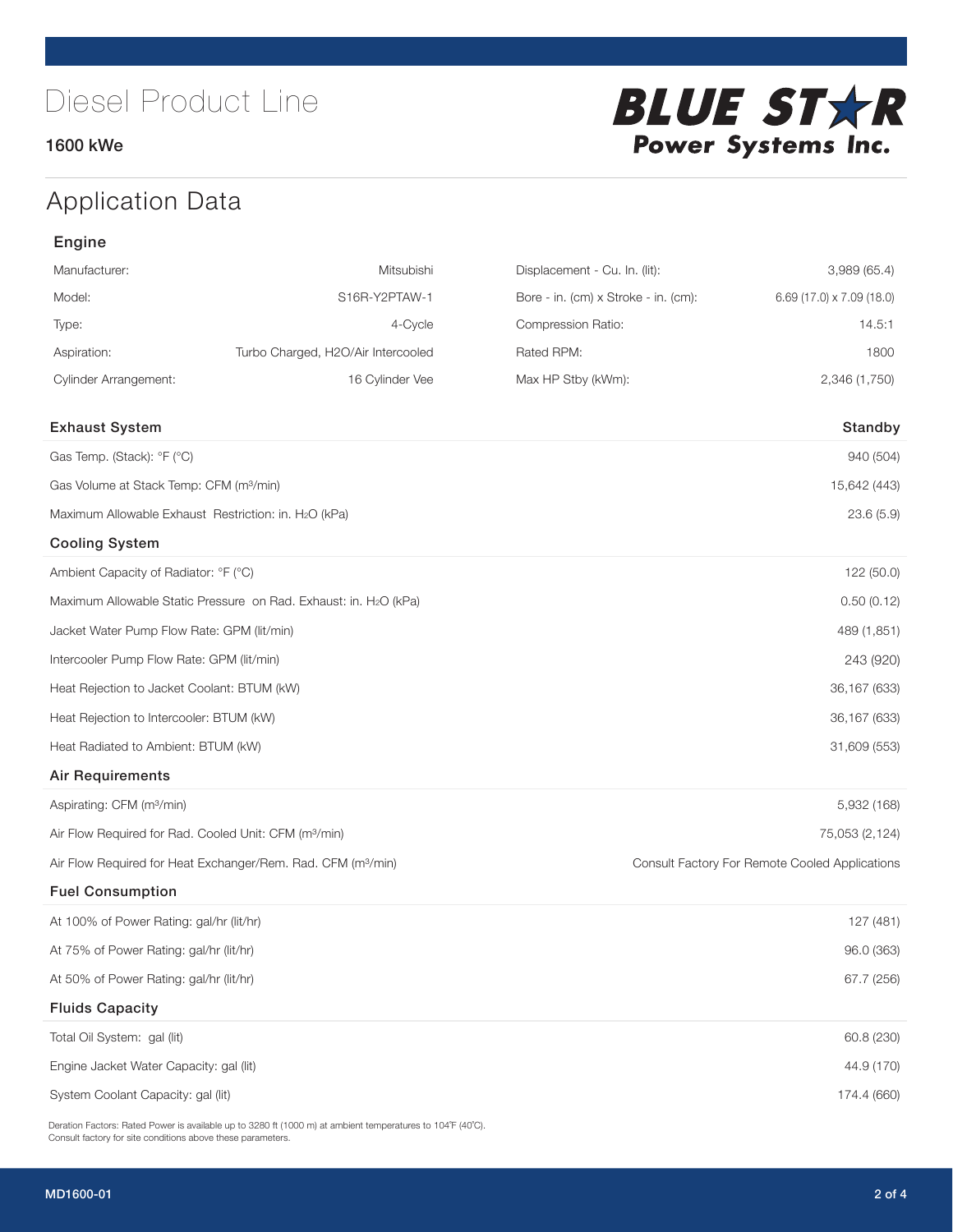# Diesel Product Line

### 1600 kWe



## DCP7310 Control Panel

#### Standard Features

- Digital Metering
- Engine Parameters
- Generator Protection Functions
- Engine Protection
- CAN Bus (J1939) ECU Communications
- Windows-Based Software
- Multilingual Capability
- Remote Communications to DSE2548 Remote Annunciator
- 8 Programmable Contact Inputs
- 10 Contact Outputs
- RS485 Communicator Interface
- cULus Listed, CE Approved
- Event Recording
- IP 65 rating (with supplied gasket) offers increased resistance to water ingress
- NFPA 110 Level 1 Compatible

# Weights / Dimensions / Sound Data

|            | L x W x H          | <b>Weight lbs</b> |
|------------|--------------------|-------------------|
| <b>OPU</b> | 244 x 89 x 121 in  | 34,450            |
| Level 1    | 282 x 110 x 145 in | 39,850            |
| Level 2    | 282 x 110 x 145 in | 40.050            |
| Level 3    | 378 x 110 x 145 in | 42.475            |
|            |                    |                   |

Please allow 6-12 inches for height of exhaust stack.

|            | No Load  | <b>Full Load</b> |
|------------|----------|------------------|
| <b>OPU</b> | $92$ dBA | 94 dBA           |
| Level 1    | 85 dBA   | 87 dBA           |
| Level 2    | 83 dBA   | 85 dBA           |
| Level 3    | 80 dBA   | 82 dBA           |



STOP MANUAL OPTION AUTO ALARM START

[AUTO]

**BLUE STAR** Power Systems Inc.

Manual Mode Button and Indicator Sultane Mute & Lamp Test Button Mute & Lamp Test Button Mute & Lamp Test Button Configurable Button -  $\Box$  Auto Mode Button and Indicator

DIGITAL CONTROL PANEL

Module Display  $\Box$ 

 $\bullet$  $\bullet$  $\bullet$ 

 $\circledcirc$ 

Menu Navigation

Open Generator (Manual Mode Only)

Generator Breaker LED

Stop / Reset Mode Button and Indicator

 $\bullet$  $\bullet$   $\circ$   $\bullet$ 

 $\sigma$ 

՟Պ

Close Generator (Manual Mode Only)

Generator Available LED

L Start Button

 $\blacksquare$